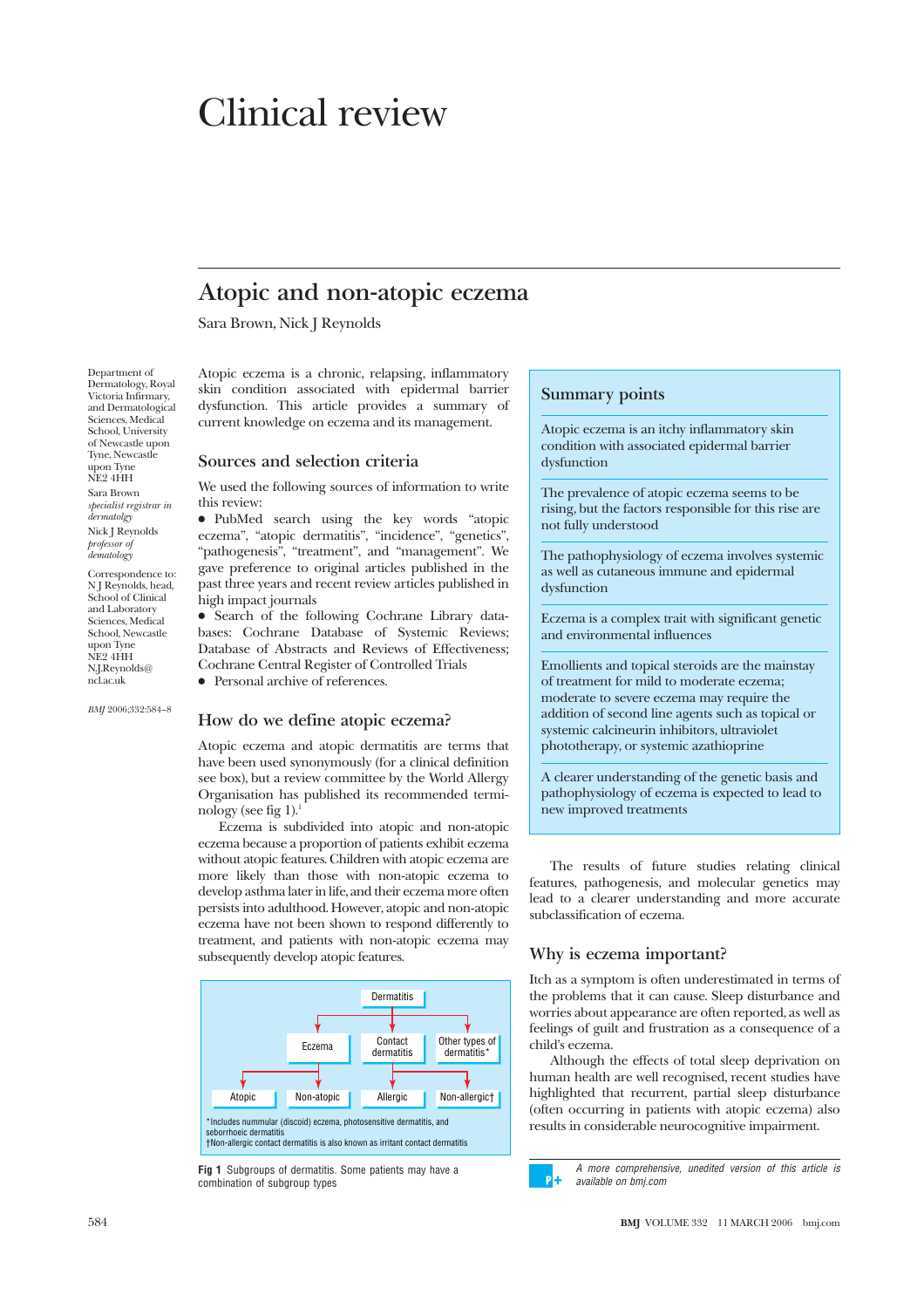When taken together, the social, emotional, and financial effects seem greater on a family looking after a child with moderate to severe eczema than on a family caring for a child with type 1 diabetes.<sup>3</sup>

# **Epidemiology**

# **Prevalence and incidence of atopic eczema**

The prevalence of atopic eczema varies widely between populations, with estimates of less than 2% in children in China and Iran but up to 20% in northern and western Europe, Australia, and the United States. Many studies have reported an increasing prevalence, but some recent research has suggested stable prevalence and incidence.<br> $\real^{4.5}$ 

## **Importance of environmental factors**

Any recent increase in prevalence cannot be explained by genetic change, and environmental influences must therefore play a role in phenotypic expression. Migrant studies suggest a strong link between atopic eczema and environmental factors. A higher incidence of atopic eczema is associated with urban and industrial settings, higher socioeconomic status, and smaller family size.

These observations have contributed to the so called "hygiene hypothesis"—that is, infections early in life give protection against the development of atopic disease. Some but not all research findings support this hypothesis.<sup>6</sup>

Little is known about the role of dietary factors in the aetiology of eczema. A protective effect of breast feeding has been postulated, but the evidence is conflicting. A Cochrane review concluded that there is inadequate evidence to advise women to avoid specific foods during pregnancy or breast feeding with the aim of protecting their children from atopic diseases.7

# **Pathophysiology—what do we know?**

The clinical phenotype of eczema has a multifactorial aetiology, and the pathophysiology is not fully understood.

### **Immune dysfunction**

Many inter-related components of the immune system are known to be dysfunctional in the context of atopic eczema (table). There is cutaneous hyper-reactivity to environmental triggers that would be innocuous to non-atopic individuals, and barrier function is disturbed in the clinically uninvolved skin of patients with atopic eczema as well as within eczema lesions.

# **Are allergies important?**

It is well established that patients with atopic eczema may become sensitised to common food and environmental allergens. However, whether these reactions are responsible for precipitating or maintaining atopic dermatitis remains controversial. For example, a placebo controlled double blind trial showed that various measures to reduce house dust mites could improve severe atopic eczema,<sup>8</sup> but this finding was not reproduced in a more recent study with similar design.<sup>9</sup>

Clinical experience suggests that food allergy is not commonly an important factor in the relapse of atopic dermatitis; in the small number of patients in whom food allergy is important, this is usually obvious to the patient or their carers.

#### **Definition of atopic dermatitis\***

To qualify as having atopic dermatitis, an individual must have:

- An itchy skin condition in the last 12 months
- Plus three or more of the following:
- Onset before 2 years of age (not applicable in child under 4 years) History of flexural involvement
- History of generally dry skin
- History of other atopic disease (or history in first degree relative if child is under 4 years)
- Visible flexural dermatitis

*These diagnostic criteria have been validated in hospital and community settings and have used in many epidemiological research studies worldwide* \*UK refinement of the Hanifin and Rajka Diagnostic Criteria.2

#### **Non-allergic factors**

• Irritants such as detergents disrupt the barrier function of skin and may precipitate flare-ups of pre-existing dermatitis.

 $\bullet$  Pruritus results in scratching and causes additional damage to the skin barrier, predisposing to secondary infection. This perpetuates the so called "itch-scratch cycle."

• *Staphylococcus aureus* is often isolated from eczematous lesions as well as from uninvolved skin, and overgrowth is associated with relapse of atopic eczema.

• Psychological stress may be an additional environmental stimulus, perhaps through neuroimmunoregulation.

# **Genetic factors in atopic eczema**

Twin studies show that genetic factors are important in the predisposition to atopic eczema, with concordance rates of about 0.8 and 0.2 in monozygotic and dizygotic twin pairs respectively.

Eczema and other atopic disorders show clustering in families, and children whose parents have atopic eczema show a higher risk of developing eczema than children of parents with asthma or hay fever. This suggests that additional skin genes may influence the eczema phenotype.

Many different candidate genes have been studied because of their theoretical roles in the aetiology of atopic eczema. These include the high affinity IgE receptor (FCε RI-β), the mast cell chymase gene, the cytokine gene cluster on chromosome 5q31-33, and the SPINK5 gene (as mutations in this gene cause Netherton's syndrome,<sup>10</sup> a rare genodermatosis characteristised by an eczematous rash and raised IgE levels).

Some features of the innate and acquired immune systems that are thought to play a pathological role in atopic eczema

| <b>Component of</b><br>immune system | <b>Mechanism/dysfunction</b>                                                                                                     |
|--------------------------------------|----------------------------------------------------------------------------------------------------------------------------------|
| T lymphocytes                        | Predominance of $T_{H}2$ over $T_{H}1$ subtypes in the systemic immune response                                                  |
|                                      | Regulatory T cells (Tregs) are also important                                                                                    |
| Keratinocytes                        | Keratinocytes produce cytokines and chemokines to induce cutaneous immune<br>responses                                           |
|                                      | Atopic keratinocytes have a reduced ability to synthesise antimicrobial peptides                                                 |
|                                      | Keratinocytes produce ceramides, which are important in skin barrier function                                                    |
| Antigen presenting cells             | Langerhans cells and inflammatory dendritic epidermal cells (specific to atopic<br>eczema skin) play a role in T cell activation |
| Eosinophils and IgE                  | The roles of allergen specific IgE reactions and autoreactivity remain controversial                                             |
|                                      |                                                                                                                                  |

Immunopathogenesis is discussed in more detail on the bmj.com web extra.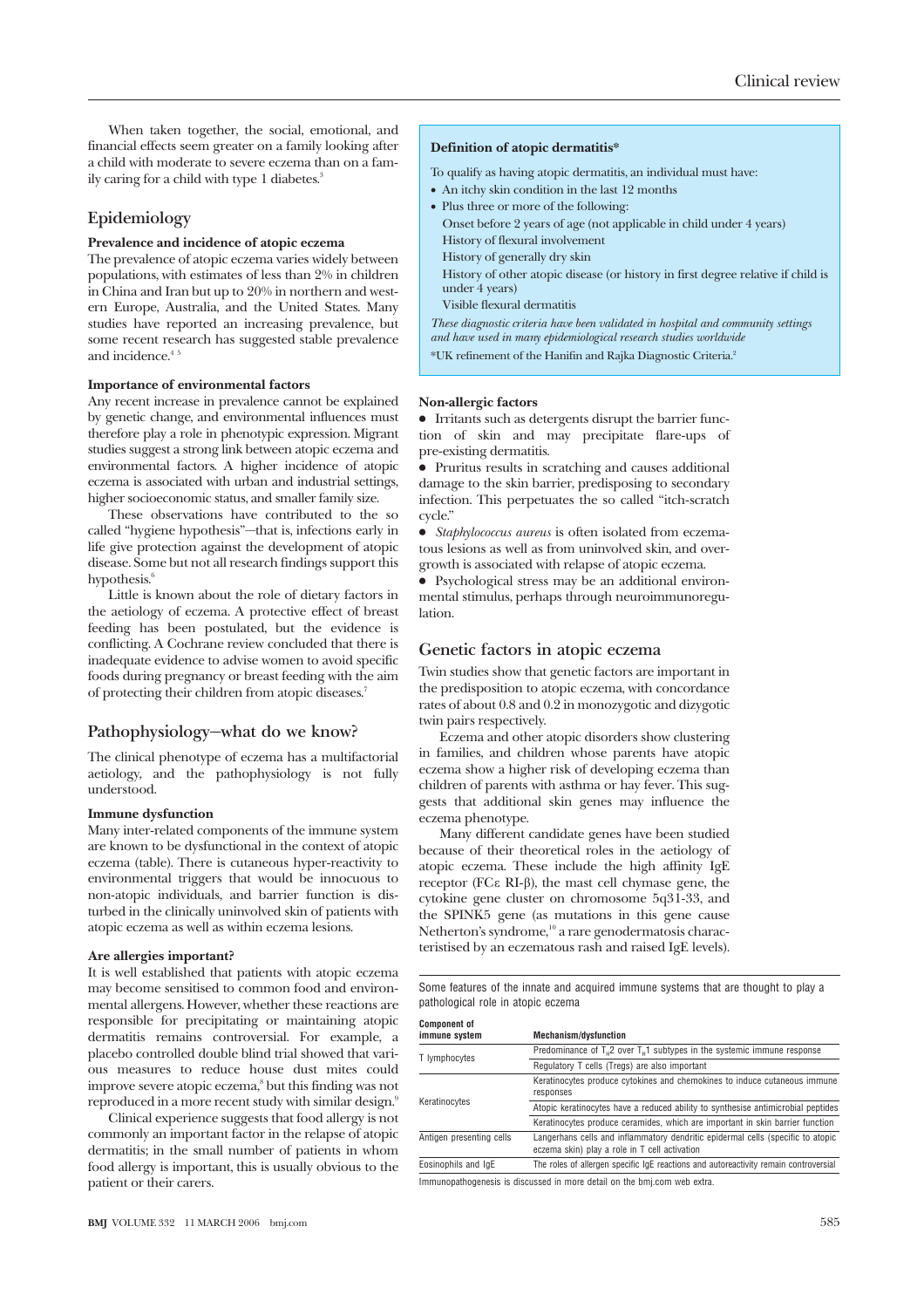Genome-wide screens in families with atopic eczema from four different populations have detected several regions showing linkage with atopic eczema. Interestingly, only two of these regions have shown a linkage to asthma or other atopic disorders in more than one study,<sup>11</sup> which indicates that separate genes may be responsible for eczema. Furthermore, the regions on 1q21, 3q21, 17q25, and 20p linked to atopic eczema seem to overlap with known psoriasis susceptibility loci,<sup>12</sup> although a recent investigation of the 17q25 locus failed to demonstrate variants in the known PSORS2 psoriasis locus in children with atopic eczema.13 The colocalisation of eczema and psoriasis genes supports the concept that specific skin genes may influence the eczema phenotype via control of epidermal function.

A recent large scale DNA microarray analysis has shown that four genes involved with epidermal differentiation (on chromosome 1q21) show different levels of expression in eczematous skin compared with controls.<sup>14</sup>

#### **How to treat atopic eczema**

The fluctuating course of atopic eczema and a substantial placebo response highlight the need for randomised controlled trials for the evaluation of treatments or interventions. Clinical practice indicates that the management of acute weeping eczema is rather different from chronic lichenified eczema, but these factors are not always discussed or included in the entry criteria of clinical trials.

#### **Mild to moderate eczema: emollients and topical steroids**

Mild to moderate eczema is very common and patients are usually managed in primary care. The mainstay of treatment remains the appropriate use of emollients and topical steroids. Good evidence exists to support the efficacy of topical steroids, which need only be applied once daily. Surprisingly, however, there is limited evidence to support the beneficial effects of emollients, although they have been shown to reduce the requirements for topical steroids by up to 50%.15 Short term bursts of potent topical steroid are equivalent to prolonged use of mild steroids,16 and prolonged use of intermittent potent steroids (two days a week) can reduce the frequency of flare-ups compared with emollient.<sup>17</sup>

The importance of a multidisciplinary approach is increasingly recognised, especially for patient and family education, including information about avoidance of irritants and allergens and about how to use topical treatments. Patient and carers are often anxious about the potential side effects of topical steroids, and appropriate education is important to avoid overtreatment or undertreatment.

It is important to recognise complications such as secondary bacterial infection, eczema herpeticum (herpes simplex virus infection), and skin atrophy induced by the overuse of topical steroids. Indications for referral to secondary care include concern over diagnosis, a poor response to first line treatment, and the development of complications.

#### **Moderate to severe eczema: second line treatments**

Second line treatments for patients whose eczema has not responded to adequate topical steroids include topical calcineurin inhibitors, ultraviolet (UV) phototherapy, and systemic agents. Good evidence exists for the efficacy of these treatments, but longer term studies to monitor safety are now required, as well as comparisons between the treatments.

#### *Topical calcineurin inhibitors*

The discovery that systemic ciclosporin is an effective treatment for atopic eczema led to the development of topical calcineurin inhibitors, and tacrolimus and pimecrolimus have been introduced into clinical practice.

A recent systematic review<sup>18</sup> and meta-analysis<sup>19</sup> found limited evidence that pimecrolimus is more effective than placebo in treating mild to moderate atopic eczema and that tacrolimus is more effective than placebo and mild topical steroids in treating moderate to severe atopic eczema. Since then, a randomised controlled trial involving 487 adult patients with moderate to severe atopic eczema has shown that 0.1% tacrolimus was more effective than moderately potent topical steroids at achieving at least a 60% improvement at three months (73% and 52% of patients respectively).20 Formal evidence is lacking, however, for the efficacy of these agents in patients who have failed to respond to topical steroids.

A sensation of skin burning may be troublesome during the first weeks of treatment; the long term safety profile of topical calcineurin inhibitors is currently unknown. Post-marketing reports of tumour development in patients using topical calcineurin inhibitors combined with reports of lymphoma in non-human primates treated with systemic pimecrolimus have raised concerns. Topical calcineurin inhibitors are therefore currently recommended as second line agents. According to their licence, they should be prescribed by doctors with a special interest and experience in skin diseases for short term or intermediate use in patients who have had atopic eczema for more than two years and are unresponsive to conventional treatment (www.fda.gov/cder/drug/ advisory/elidel\_protopic.htm) (press release No 038, 2004, National Institute for Health and Clinical Excellence (www.nice.org.uk)).

#### *UV phototherapy: UVB v UVA*

Patients with atopic eczema often report improvement after exposure to natural sunlight. A randomised controlled trial involving 73 patients with moderate to severe atopic eczema found that twice weekly narrow band (311 nm) UVB for 12 weeks induced a 28% mean reduction in disease activity compared with a 1.3% mean reduction from exposure to visible light (placebo).<sup>21</sup> Significant improvement was maintained at three months. The treatment was well tolerated, but the potential increased risk of skin cancer needs to be explained to patients and monitored in the longer term.

In contrast, UV exposure from conventional sunbeds (predominantly UVA, 315-400 nm) seemed relatively ineffective. High dose UVA1 (340-400 nm) improves acute severe eczema, but specialist irradiation devices are required. A further comparison of narrow band UVB versus medium dose UVA1 showed that narrow band UVB was more effective.<sup>22</sup>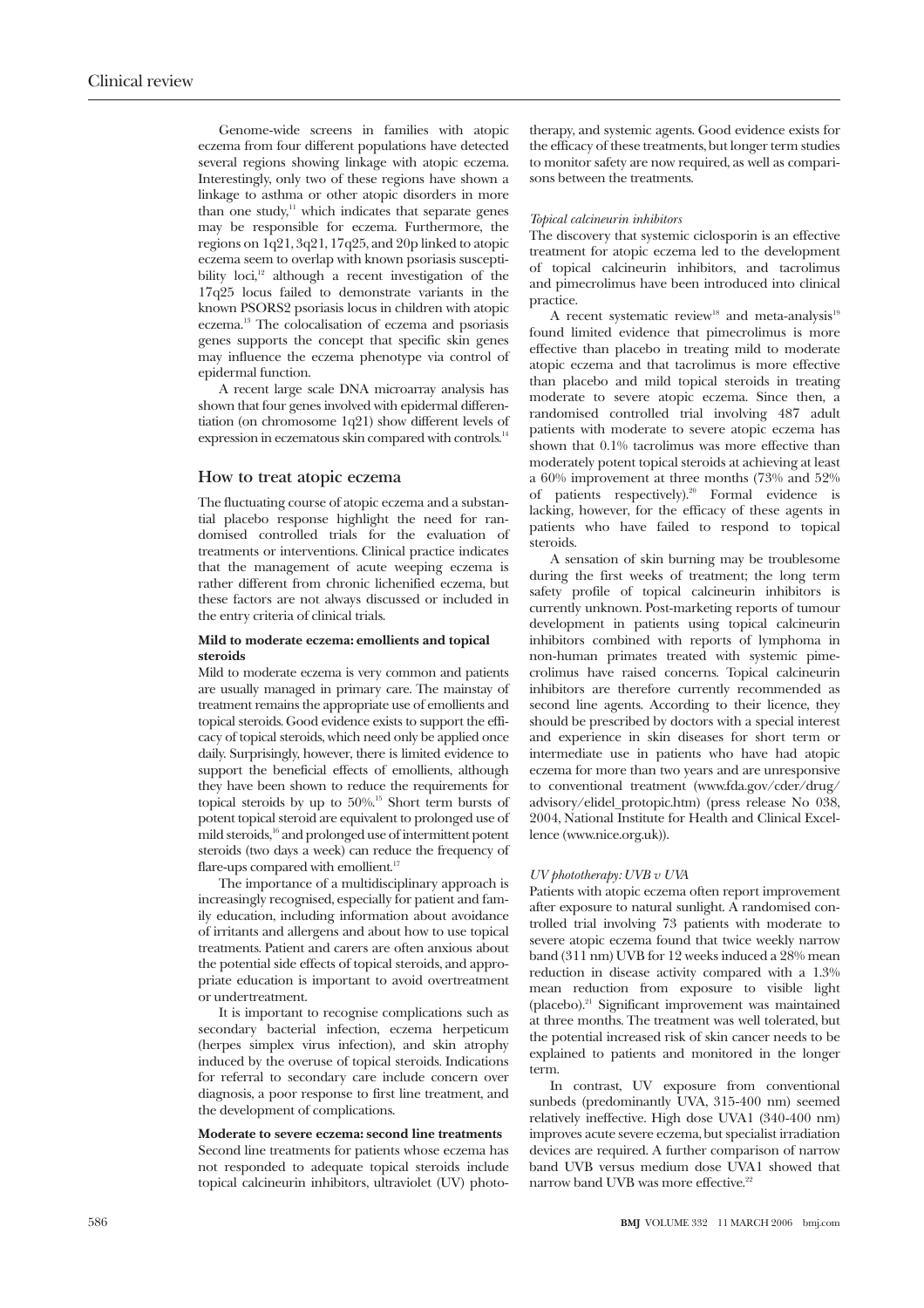*Systemic immunosuppressants: ciclosporin and azathioprine* Moderate to severe atopic eczema may be only partially responsive to topical agents and may relapse after phototherapy; systemic agents may therefore need to be considered. Moderate to severe disease is more common in adults than children, and ethical issues mean that the randomised controlled trials of systemic agents have principally involved adults.

The efficacy of ciclosporin in the treatment of moderate to severe atopic eczema is well established. An open study in adults found that one to two six-week courses of ciclopsorin resulted in long term remission of atopic eczema at one year,23 but open trials in children found that continuous rather than intermittent usage achieved better control.<sup>24</sup>

Careful monitoring is required with ciclosporin use. Documented side effects include nephrotoxicity, immunosuppression, and predisposition to cancer, particularly cutaneous non-melanoma skin cancer and lymphoma. Direct evidence with respect to atopic eczema is currently confined to case reports.

Several open studies found that azathioprine, a purine analogue, may be effective in moderate to severe disease, and this has been confirmed by two recent randomised controlled trials.25 26 The results of a crossover trial using 2.5 mg/kg azathioprine showed a 25% improvement in disease activity, but 35% of the participants withdrew owing to side effects. Using a parallel group design and using doses of azathioprine according to thiopurinemethyltransferase (TPMT), a key enzyme in thiopurine metabolism status, Meggitt et al observed a larger mean improvement in disease activity (37%) and a lower dropout rate of 15%. Sustained improvement for at least three months after stopping azathioprine may also occur.<sup>26</sup> In a retrospective open study, Murphy et al found that azathioprine resulted in a "good" or "excellent" response in 41/48 (85%) children with atopic eczema.<sup>27</sup>

Dose dependent nausea is the commonest side effect of azathioprine, followed by bone marrow and hepatic toxicity. In the randomised controlled trials, no participants developed serious laboratory abnormalities, although hypersensitivity to azathioprine occurred in two patients.<sup>2</sup>

Measurement of TPMT is now recommended before azathioprine is started. The aim is *(a)* to exclude patients who have absent TPMT activity because they are at profound risk of developing myelotoxicity<sup>28</sup> and *(b)* to facilitate lower dosing in patients who have low TPMT activity.26 Regular haematological monitoring is still required as polymorphisms in other enzymes may contribute up to 35% of episodes of neutropenia in patients receiving azathioprine.29

The longer term risks of azathioprine in atopic eczema are unknown, but data from patients with rheumatoid arthritis and inflammatory bowel disease suggest that any risk of malignancy is small. $30$ 

#### *Other systemic agents*

Various systemic immunosuppressives, immunomodulators, and antimetabolites have been reported in case series or uncontrolled trials to be of benefit in patients with moderate to severe atopic eczema.

Mycophenolate mofetil (MMF) is an immunosuppressive drug, and its active metabolite, mycophenolic acid, selectively inhibits de novo purine synthesis in

#### **Clinical features of eczema**

Atopic eczema is characterised by itching and ill defined areas of redness and scaling typically affecting the limb flexures. The face may also be affected, particularly in infants and adults, but eczema may affect any part of the skin surface. In the acute stage, vesiculation, weeping, and crusting may occur. Lichenification (skin thickening) may predominate in the chronic phase.



**Fig 2** Left: Ill defined areas of erythema with multiple excoriations. Right (top): Flexural eczema showing crusting associated with secondary bacterial infection. Right (bottom): Erythema, scale, and lichenification on posterior neck

lymphocytes through an effect on inosine monophosphate dehydrogenase. Two open trials using 2.0 g MMF daily reported improvement in disease activity (68% median reduction and 55% mean reduction), $31\frac{32}{2}$ whereas a third study using 2.0-2.5 g daily reported no clinically relevant effect in five patients.

Adverse effects of MMF relate principally to its inhibitory effects on the haematopoietic and immune system—including leucopenia, lymphopenia, and anaemia and require appropriate monitoring—but symptomatic side effects include gastrointestinal disturbance. An increased risk of herpetic infections was reported when mycophenolic acid was originally introduced for treating psoriasis,<sup>33</sup> which may be of concern for patients with atopic eczema, and indeed one patient developed herpes retinitis.

#### **Do probiotics help to prevent atopic eczema?**

Probiotics are live bacterial cultures of commensal gut microflora that if taken orally may modulate the immune system.

#### **Additional educational resources**

British Association of Dermatologists (www.bad.org.uk/healthcare/guidelines/)— Provides evidence based and up to date information for healthcare professionals Online manual of the UK Diagnostic Criteria for atopic dermatitis

(www.nottingham.ac.uk/dermatology/eczema/index.html) National Institute for Health and Clinical Excellence

(www.nice.org.uk/search.aspx?search-mode = simple&ss = eczema)— Provides national guidance in England and Wales on the treatment of eczema

Hanifin JM, Cooper KD, Ho VC, Kang S, Krafchik BR, Margolis DJ, et al. Guidelines for care of atopic dermatitis, developed in accordance with the American Academy of Dermatology (AAD)/American Academy of Dermatology Association "Administrative Regulations for Evidence-Based Clinical Practice Guidelines." *J Am Acad Dermatol* 2004;50:391-404.